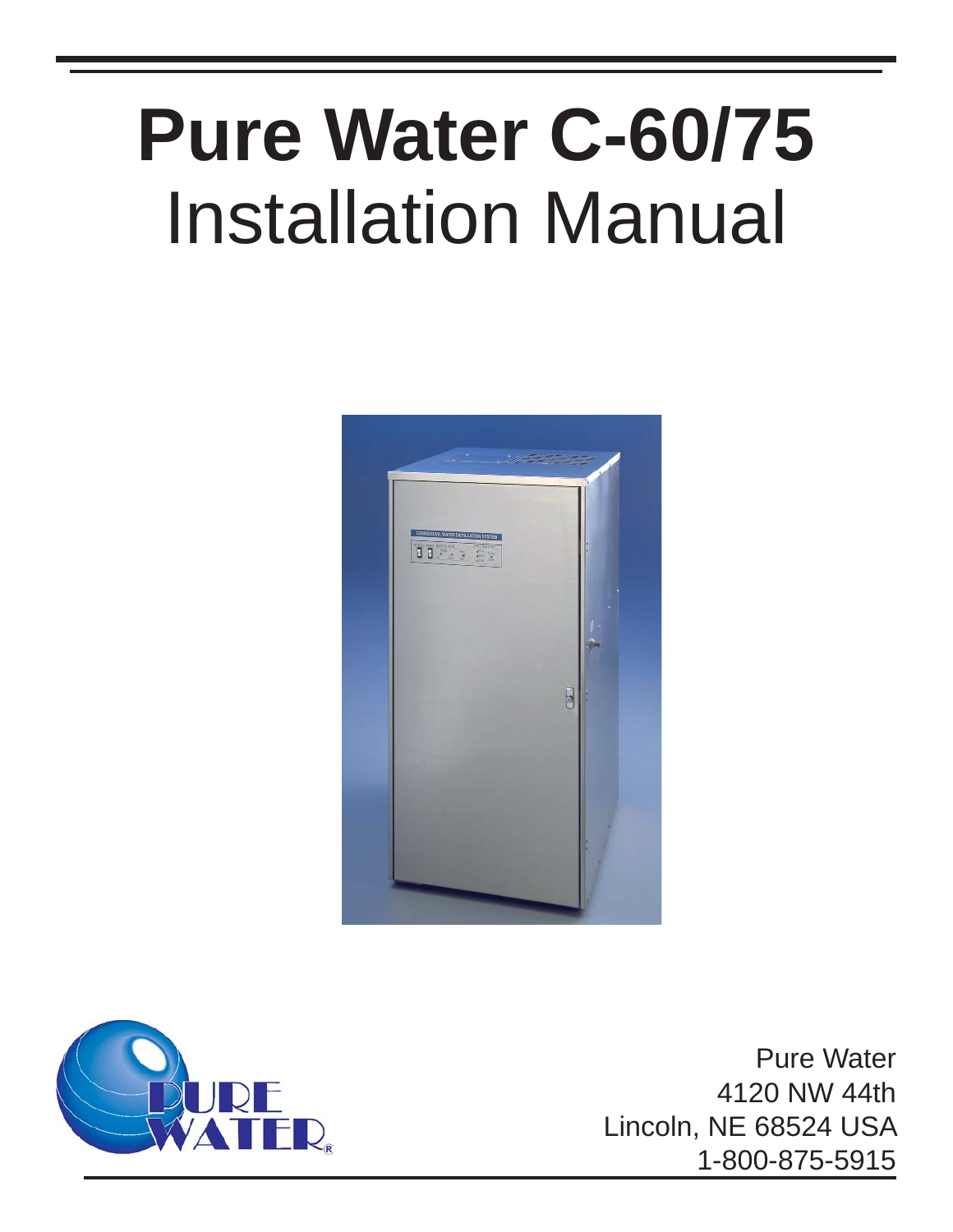# **Table of Contents**

| <b>Parts</b><br>Accessories/Common Parts for the Pure Water C-60/7516 |  |
|-----------------------------------------------------------------------|--|

#### INSTALLATION, SERVICE AND MAINTANANCE IS TO BE PERFORMED BY QUALIFIED PROFESSIONALS ONLY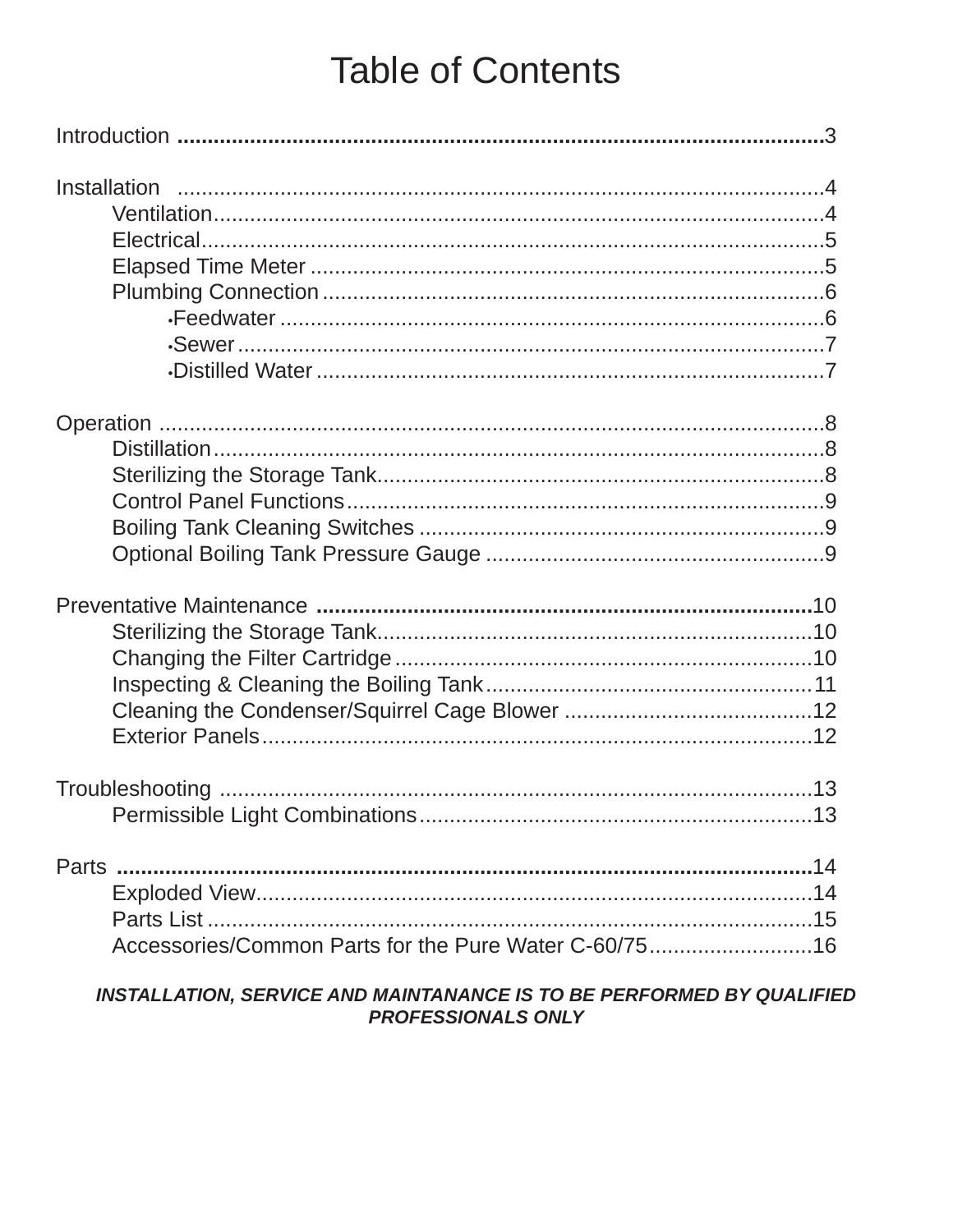# INTRODUCTION

**Distillation:** Contaminated water in the boiling tank is turned into steam by the energy from the electrical heating elements. Contaminants remain in the tank, while pure water vapor (steam) is driven off and condensed back into water in the condenser.

These contaminants become concentrated in the boiling tank and are frequently dumped to the drain automatically. This helps ensure maximum purity of the distilled water, and reduces the need to chemically clean the boiling tank.

The large activated carbon post filter incorporated into the Pure Water C-60/75 design compliments the distillation process. This filter must be replaced every 90 days per the preventative maintenance instructions.

The Pure Water C-60/75 distiller needs to be connected to an electrical source, a water supply and a sewer line. It is the responsibility of the person installing the machine to ensure installation complies with local and national ordinances.

> Model and serial number may be found on the back panel of the Pure Water C-60/75.

> > You should record model, serial number and purchase date below for future reference.

| Model                |  |
|----------------------|--|
| <b>Serial Number</b> |  |
| <b>Purchase Date</b> |  |

This product has been thoroughly tested in the laboratory and field tested under a variety of conditions. Due to the wide variation of water contamination and the conditions of use which are beyond the control of Pure Water, it is the responsibility of the user to ensure the distilled water produced meets the requirements for intended use. We recommends the distilled water be tested as frequently as the application deems prudent.

PLEASE READ ALL INSTRUCTIONS THOROUGHLY BEFORE OPERATING YOUR NEW UNIT.

- 1) It is important to complete the enclosed warranty card and return it within ten days. This information is required should you ever need parts or repairs for your unit.
- 2) Your distiller has been tested at the factory to ensure proper unit operation. Therefore, it may have traces of a water ring inside the boiling tank.
- 3) The boiling tank has been Heliarc welded, and as you distill water, the mineral contaminants may cause discoloration along welded seams. The tank is fabricated from type 304 stainless steel and the appearance of the seams should not be a matter of concern.
- 4) DO NOT subject your unit to misuse or abuse.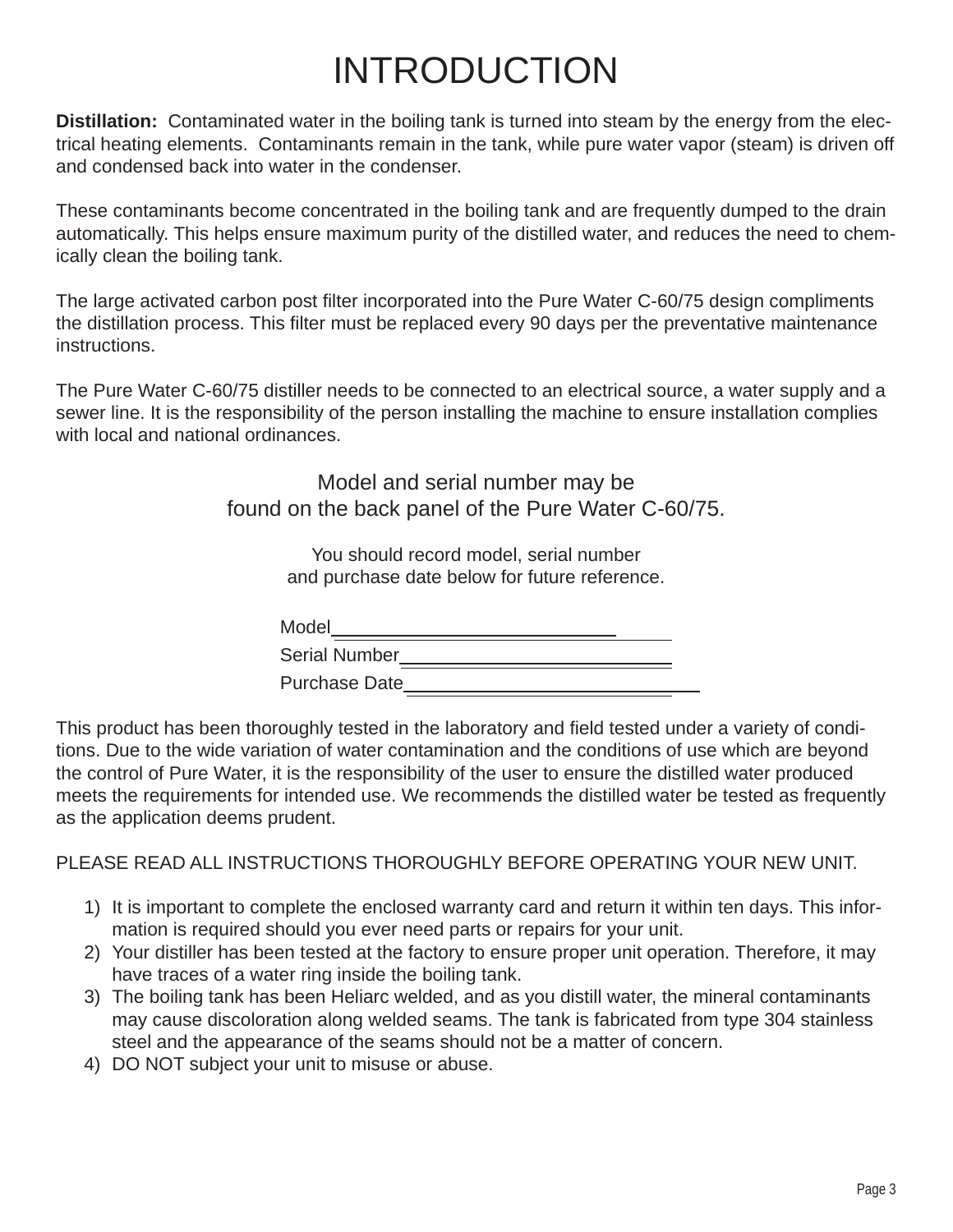# INSTALLATION

#### **INSTALLATION, SERVICE AND MAINTANANCE IS TO BE PERFORMED BY QUALIFIED** *PROFESSIONALS ONLY*

To install this equipment you will need:

- A qualified professional electrician to wire the unit into a 208 to 240 volt power source.
- 1/2"OD food-grade plastic tubing for delivery of water to the point-of-use.

Additional considerations:

- You may need to vent the exhaust heat from the distiller to the outside of the room or building. It is recommended that a local ventilation contractor be consulted.
- To minimize cleaning of the boiling tank, we require that a water softener be used. This is essential in hard water areas.
- A drain is required to remove the concentrated water in the boiling tank.

#### Design of the Dispensing System:

The pump in your Pure Water C-60/75 is designed to give a maximum flow of 3 gallons per minute (gpm). A small accumulator tank has been incorporated into the Pure Water C-60/75 to allow the pump to operate at lower than 3 gpm flow rates. This will prevent excessive cycling of the pump and motor, which could result in excessive wear.

Pure Water has additional accumulator tanks made with F.D.A.-approved materials for installations which require many water coolers or excessively long runs of delivery tubing that result in rapid cycling.

### Ventilation . . .

Because of the quantity of heated air generated from condensing the steam during the distillation process, the Pure Water C-60/75 unit needs to be well ventilated. Since air is drawn into the right side of the unit, a 3" air gap on the entire side is recommended, thus requiring a 28" x 35" floor space. The distiller should preferably be vented to the outside of the room or building through an external wall or ceiling. Room ventilation must be adequate to keep surrounding air temperature below 90° F.

A professional air conditioning/ventilation contractor should be consulted if a ducting system is needed for venting the heated air from the distiller. Air flow through the distiller is designed for 700 cubic feet per minute (cfm) with an operating exhaust temperature of approximately 110° F. Parts for a ventilation system can be readily fabricated by a ventilation contractor.

*WARNING:* Restricting air flow to less than 700 cfm may decrease the production rate of your Pure *Water C-60/75 distiller and result in damage. It could also cause moisture damage to the area where the Pure Water C-60/75 is operating.*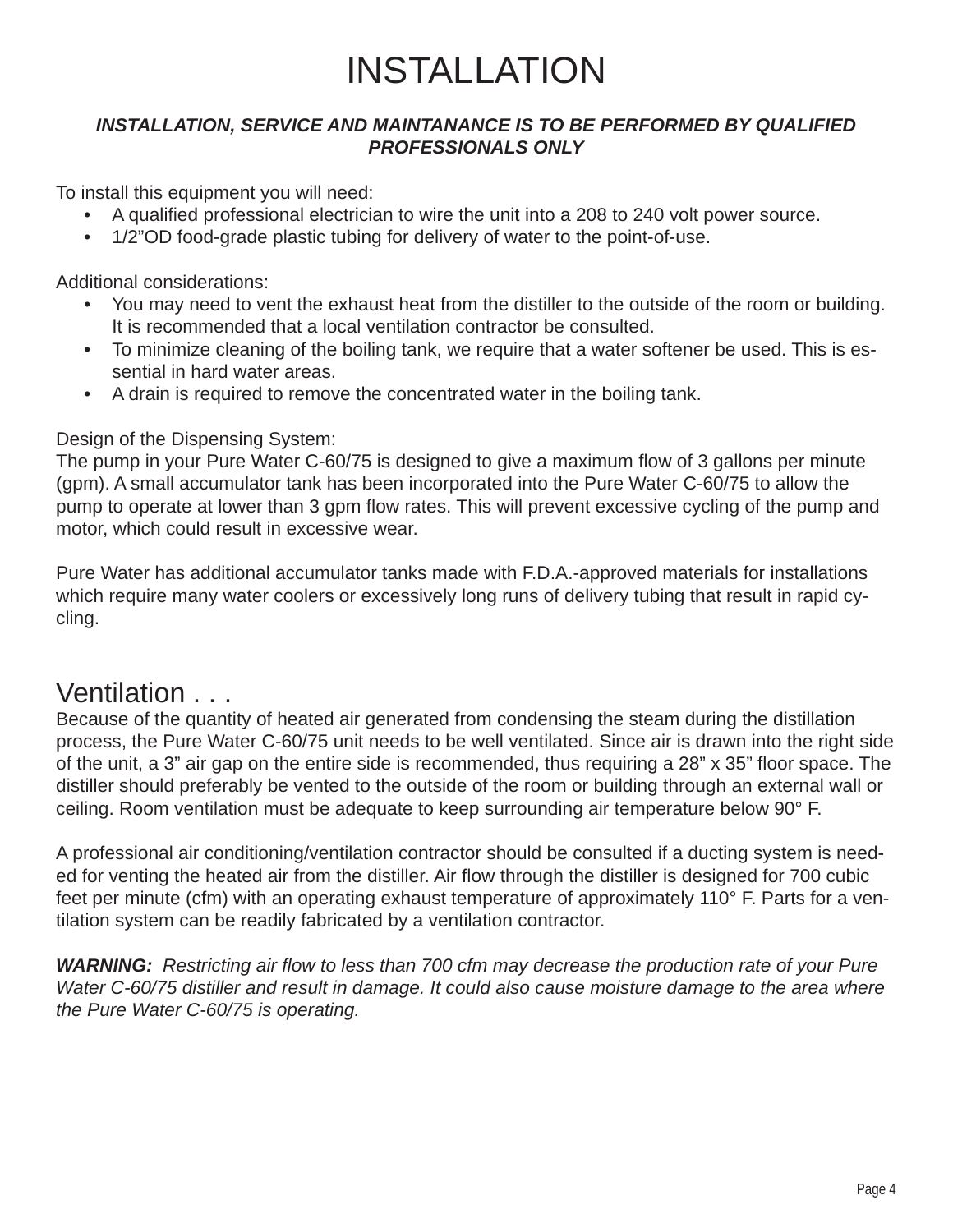### Electrical . . .

The unit operates on 240 volts and should be electrically connected by a qualified professional electrician. The Pure Water C-60/75 can be hard wired into a 40A electrical supply circuit. For safety reasons, a service disconnect must be installed in the hard wired service line. If the voltage at your location is less than 240V, then have the qualified professional electrician provide circuitry for a system that uses 9,000 Watts at your local voltage.

The circuit should be protected by a 40 amp fast blow fuse or a 40 amp circuit breaker. An electrical terminal block is located at the back of the distiller.

The Pure Water C-60/75 is designed to produce 60 gallons of distilled water per day. If less than 240 volts are available at the unit, the distiller will produce proportionately less water.

If less than 240 volts are available at the unit and it is critical the unit produce 60 gallons per day, different voltage heating elements can be easily installed. *CAUTION: DO NOT install larger elements than what is specified. Damage to the unit could occur.* 

| <b>Maximum Voltage at Unit</b> | <b>Maximum Heating Element</b><br><b>Capacity (Total)</b> | <b>Heating Element</b><br><b>Voltage Rating</b> |
|--------------------------------|-----------------------------------------------------------|-------------------------------------------------|
| $220 - 240$                    | 8 kilowatts*                                              | 240                                             |
| 200-219                        | 8 kilowatts                                               | 208                                             |

\*Standard from the factory.

Various heating elements are available from your Pure Water Dealer.

*CAUTION: Before removing any panels, electrically isolate the unit by unplugging it from the outlet, or turning off the service disconnect if the machine is hard wired. Turning the Power Switch OFF does not completely isolate the unit from its power source.*

*The Main Power Switch on the unit turns off the functionality of the unit, but does not disconnect the*  power supply. Before servicing the unit, disconnect the power supply at the wall or building electrical *panel.* 

### Elapsed Time Meter . . .

This Pure Water C-60/75 incorporates an hour meter which indicates the amount of time the heating elements have operated. This meter cannot be reset.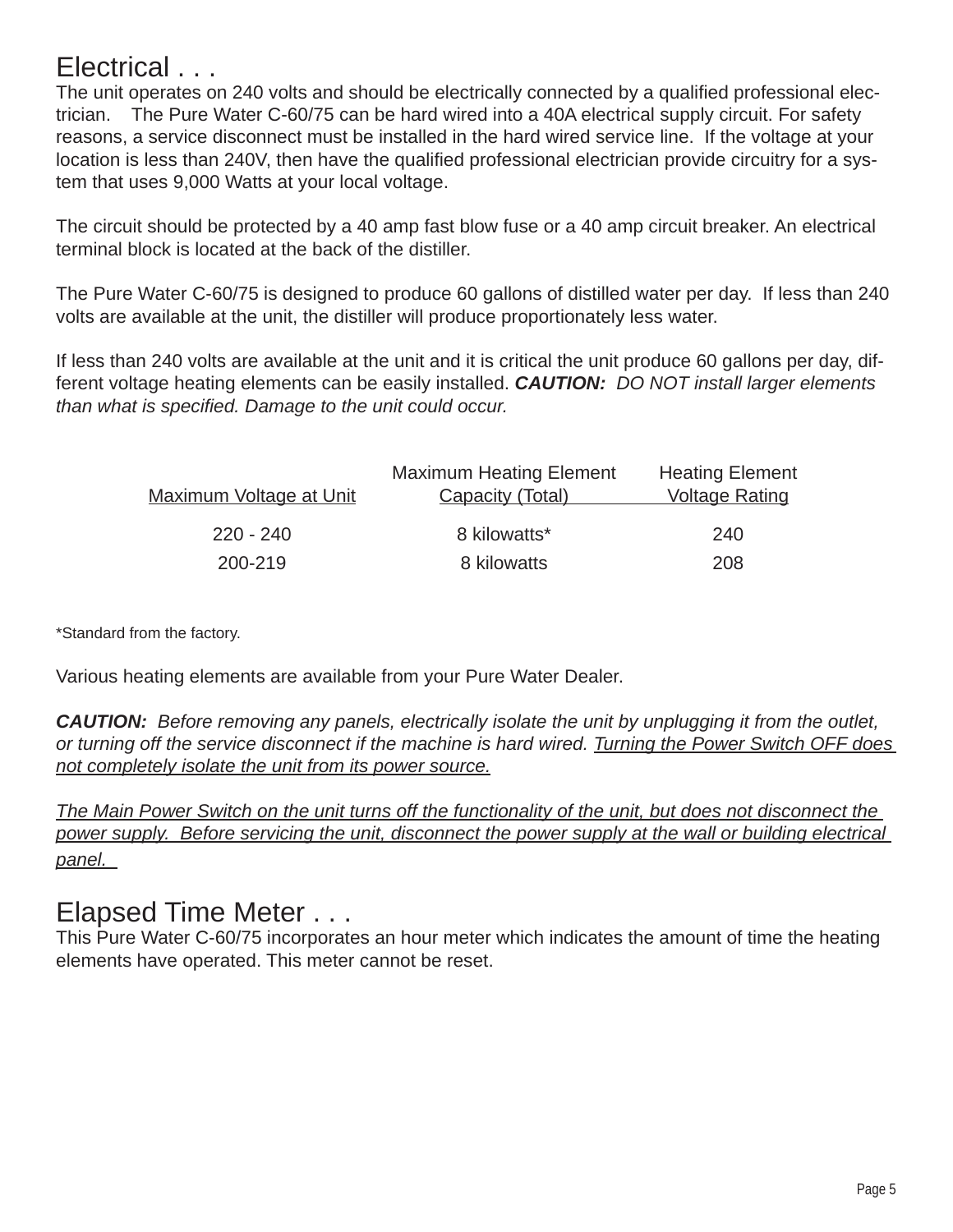#### *INSTALLATION, SERVICE AND MAINTANANCE IS TO BE PERFORMED BY QUALIFIED PROFESSIONALS ONLY*

Plumbing is required for supply water, distilled water and drain water. Inlet/Outlet connections are located on the back of the distiller (see figure 1). The machine needs to be connected to a supply of softened water and to a sewer system which can accept hot water when it is drained periodically from the boiling chamber.





Feedwater Line Hook-up . . *Note: Water should be fed to the distiller from a valve or faucet in the supply water line.* 

- 1. Have a qualified professional plumber install the water softener. Hook-up the softener inlet to the cold water source.
- 2. Install the 3/4" x 1/2" nylon bushing on the softener outlet and install the 1/2" male speedfit connector on the bushing. Attach the other end of the 1/2" plastic tubing to the connector.

*WARNING: Do not use 1/4" plastic tubing or saddle tapping kit for the supply water line. These cannot supply the fl ow needed when water is being added to the boiling tank.*

*Note: If your Pure Water C-60/75 is equipped with a drain water cooling tank, the plumbing connections should be made per the instructions located in the cooling tank parts kit.*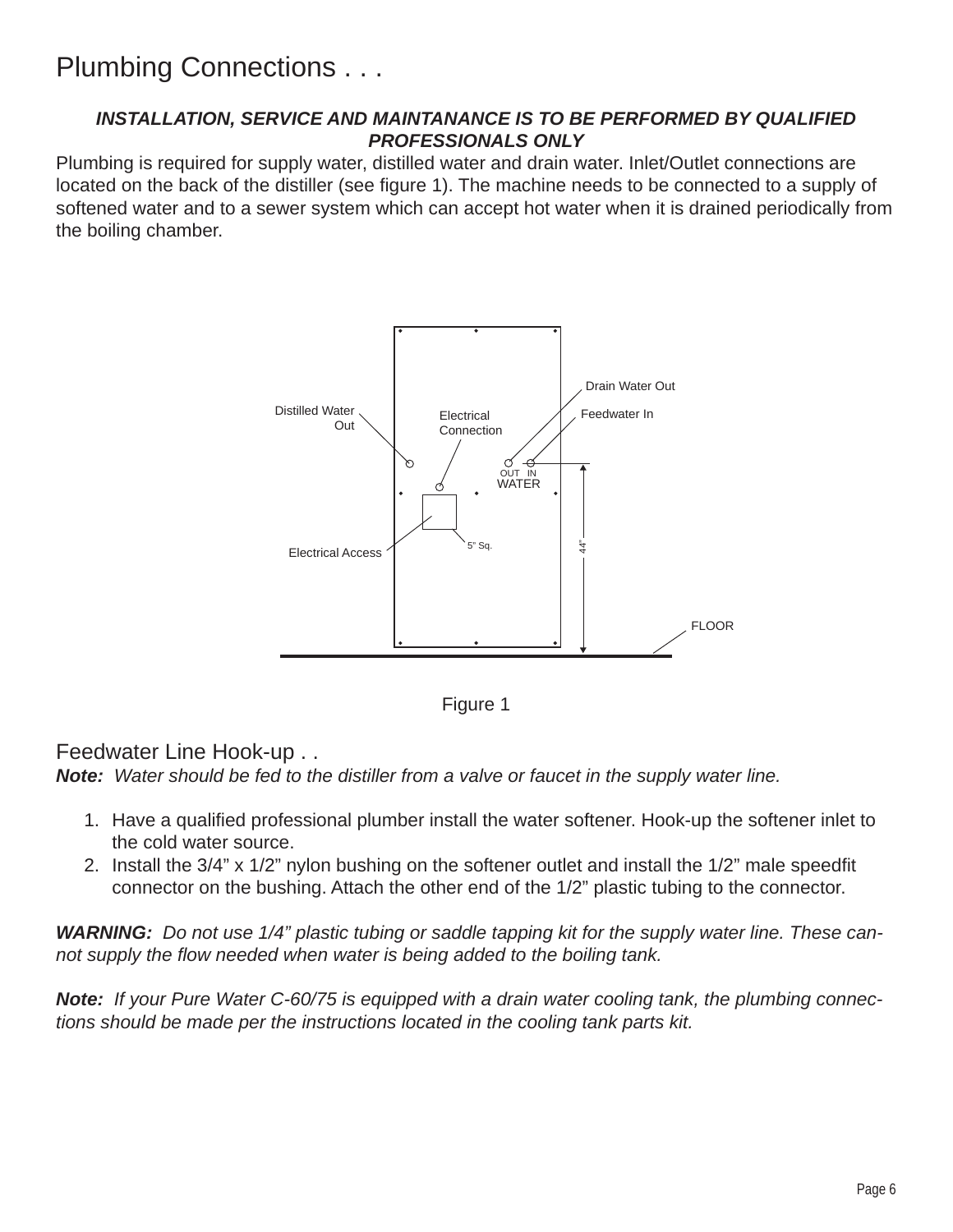Sewer Line Hook-up . .

To minimize mineral build-up in the boiling chamber and to prevent contaminant carryover into the distilled water, the machine will shut down regularly and dump the contents of the boiling tank.

The cooling tank kit comes with 10' of high-temperature 5/8" drain hose that will attach to the cooling tank. This should run to a floor drain or sink no higher than 18" above floor level to allow the tank to drain properly. Do not connect the drain line directly to a waste water drain, sewer line or trap. Always allow an air gap between the drain line and the waste water to prevent the possibility of waste water being forced back into the unit. Make sure the end of the hose is secured so it cannot accidently be displaced from the sewer line.

Distilled Water Line Hook-up . .

The Pure Water C-60/75 distilled water outlets utilize quick-connect fittings which are a rapid, simple and secure method of connecting 1/2" tubing. To release the plugs from the fittings, depress the fitting collet and hold while removing the plug. See figure 2.

Using only 1/2" food-grade plastic tubing (never copper), connect the distilled water outlet port (1/2" quick-connect) on the back or side of the distiller to the faucet or dispenser desired.

When connecting the tubing into the quick-connect fittings supplied with this unit, it is critical the tubing be inserted fully. The tubing should insert into the fittings 1/2" to 3/4". Failure to do so could result in the tubing being released when the line is pressurized with water.

We recommend that prior to inserting the tubing into a fitting, you mark the tubing 1/2" from the end being inserted into the fitting to ensure the tubing is fully and properly installed.

If you need to remove the distilled water line from the fitting, be sure to turn the Power Switch OFF and relieve line pressure before disconnecting. To release the tubing from the fitting, depress the fitting collet and hold while pulling on the tubing.

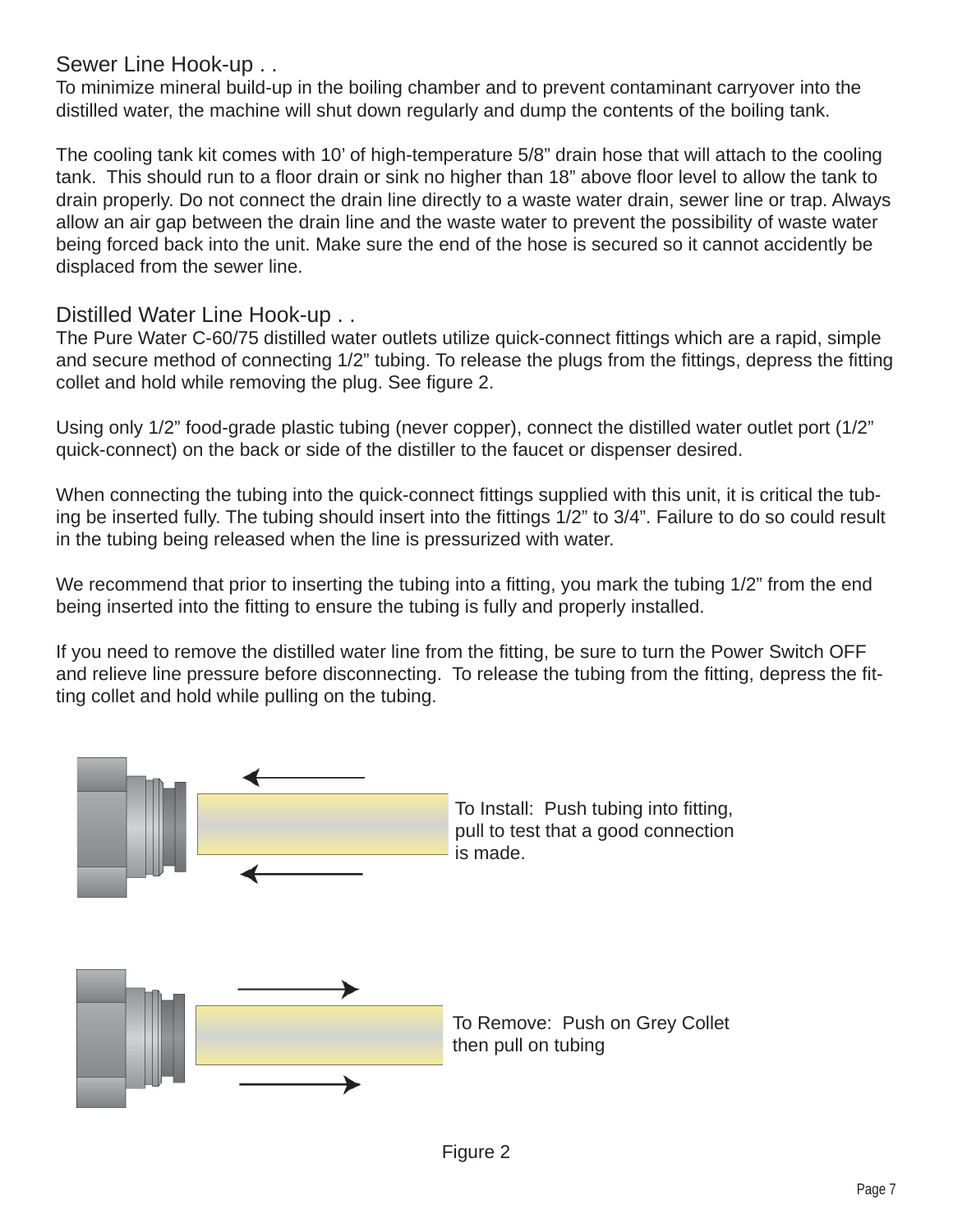# **OPERATION**

### Distillation . . .

Once the power, feedwater, sewer and distilled water connections have been completed, you can put the Pure Water C-60/75 into operation.

- 1. Make sure to tighten the boiling tank lid securely.
- 2. Turn the Power Switch ON.
- 3. Water will start to enter the boiling tank and once it reaches the desired level, the heating elements will automatically turn on. The condensing fan will run when the heating elements are energized.
- 4. Within 15 minutes, production of distilled water will begin.
- 5. Feedwater should be added to the boiling tank every 2-1/2 to 3 minutes. If the cycle time between water additions is longer than 3 minutes, progressively close the faucet or valve on the feedwater supply line until the cycle time is between 2-1/2 to 3 minutes. Longer cycle times may result in decreased water production.
- 6. After 2 hours of operation, distilled water will be available from the storage tank. A faucet downstream from the storage tank will need to be turned on to bleed the distilled water line of air. Allow the unit to run until the holding tank is filled with water and the machine shuts down. This will take approximately 24 hours.

*Note: The purity light may come on while distilling the fi rst tank of water. This is normal and to be*  expected. Drain and discard the first tank of water produced as it is not suitable for drinking, however *you may use this distilled water for sterilization of the storage tank as described below.*

## Sterilizing the Storage Tank . . .

Prior to dispensing distilled water, the storage tank needs to be sterilized. Open the front panel to gain access.

*WARNING: Disconnect the Pure Water C-60/75 distiller from the power source before opening the front panel.*

To sterilize the tank:

- 1. Turn the Power Switch OFF and remove the filter cartridge from the filter housing.
- 2. Add no more than 1 cup of chlorine bleach to the storage tank full of distilled water. Mix the solution in the storage tank and allow to stand for 3 hours. Note: Follow the precautions listed on the container label.
- 3. After 3 hours, turn the Power Switch ON and empty the storage tank by running the disinfecting solution through the distilled water line to a drain.
- 4. Rinse the storage tank by allowing the unit to fill the storage tank with distilled water and drain it again. This will take approximately 24 hours. You may wish to rinse the storage tank by manually filling the tank with bottled distilled water. This will help speed up the process.
- 5. After the storage tank is rinsed, install the activated charcoal filter cartridge in the filter housing. The activated carbon filter will filter out any remaining chlorine.
- 6. Secure the front panel and the unit is ready to continue operation.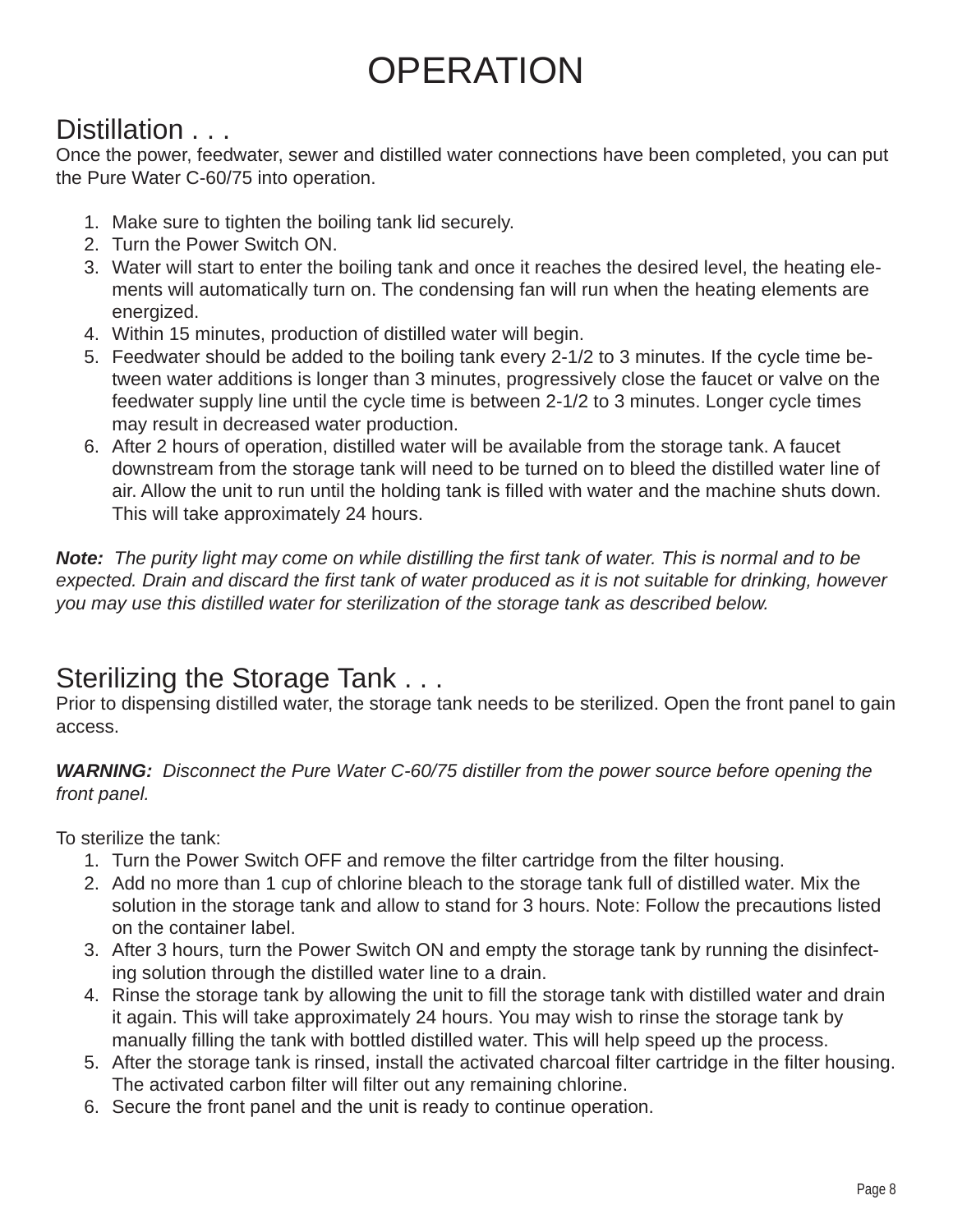### Control Panel Functions . . .

Switches and lights used in normal operation of the Pure Water C-60/75 distiller are located on the front panel of the unit. The lights indicate the status of operation as shown below in Figure 3.



Figure 3

### Boiling Tank Cleaning Switches . . .

Boiling tank cleaning switches are located on the side panel of the electrical box located inside the distiller. They are to be used in the cleaning operation of the boiling tank. Their functions are shown in Figure 4.





### Optional Boiling Tank Pressure Gauge . . .

If your unit is operating in an environment where it is subject to extreme dirt and dust, you may wish to replace the boiling tank plug with a screw-in pressure gauge available from your Pure Water Dealer. This gauge will allow you to monitor the pressure in the boiling tank.

The normal boiling tank operating pressure is 0-4 psi. If the operating pressure exceeds 4 psi, the condenser may not be operating as designed and the following items should be checked.

- 1. Is the blower operating at full speed continuously?
- 2. Is the blower clean?
- 3. Is the system blocked or restricted?

If any of these conditions are not met, the pressure in the boiling tank is likely to be higher than desired and should be corrected.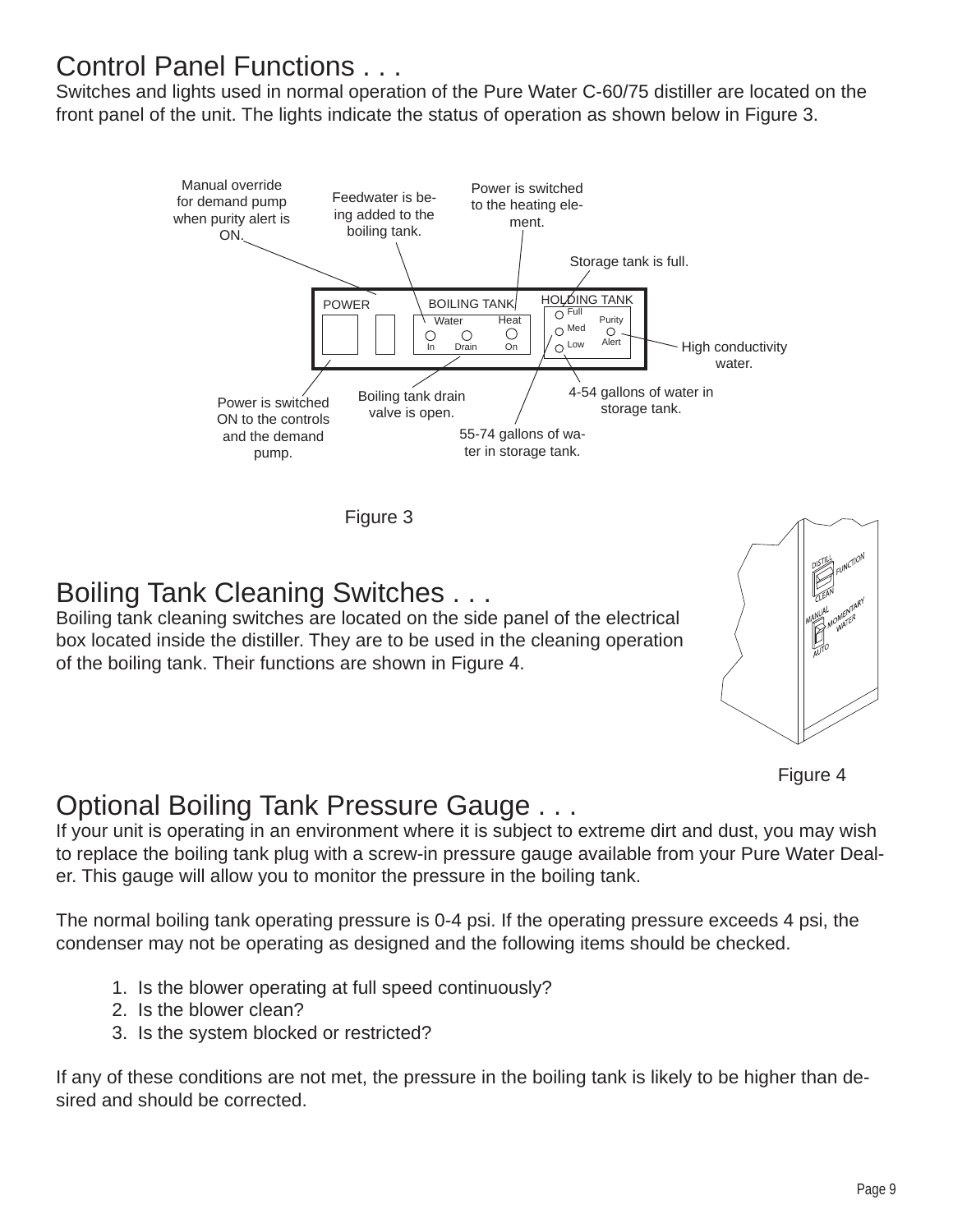# PREVENTATIVE MAINTENANCE

#### **INSTALLATION, SERVICE AND MAINTANANCE IS TO BE PERFORMED BY QUALIFIED** *PROFESSIONALS ONLY*

### Sterlizing the Storage Tank . . .

(every 6 months)

Follow the instructions listed under the *Operation* section on page 8*.* Use a new activated charcoal filter cartridge after each sterilization.

### Changing the Filter Cartridge . . .

(every 3 months)

An activated carbon filter is installed behind the front panel downstream of the demand pump. The activated carbon filter cartridge should be changed every 90 days.

- 1. Turn the Power Switch OFF and depress the Pressure Release Button on the filter housing to relieve pressure in the distilled water line. The distilled water line downstream from the filter housing may also need to be drained, or provide a container under the filter for water spillage.
- 2. Unscrew the housing from the cap, discard the used cartridge and insert a new cartridge. *IM-PORTANT: When opening the fi lter housing to install or change the cartridge, it is common for the o-ring seal to lift out of the groove and, at times, it may even stick to the cap.*
- 3. **Note:** The o-ring fits into the groove in the sump (lower housing) to provide a water-tight seal *between the cap and the sump when your filter is in operation. It is important that the o-ring be properly seated in the groove in the lower housing each time the unit is reassembled or a water leak could occur through the seal.*

 To easily reinstall the o-ring into the groove, simply wipe the o-ring clean with a clean cloth, then lubricate the o-ring with a very light coating of white petroleum jelly (Vaseline®, for example), place in the groove and with two fingers wipe the o-ring down into the groove. The o-ring is a full fit in the groove and care must be taken to ensure that it is properly seated.

*Note: Do not wipe the o-ring clean of lubricant after it has been properly seated, because the lubricant prevents crawling of the o-ring during the tightening of the cap. An o-ring which is not properly lubricated could cause leakage.*

4. Screw the housing onto the cap and hand tighten. Turn the Power Switch ON and depress the Pressure Release Button. When all air has escaped from the filter, open a faucet downstream to vent any air from the distilled water line. Fully rinse the loose carbon from the cartridge by running approximately two gallons through the distilled water line system with the cartridge installed. Check a sample of water to see that no carbon is being dispensed by the filter after rinsing.

**WARNING:** The filter must be protected against freezing. Failure to do so may result in cracking of *the fi lter and water leakage.*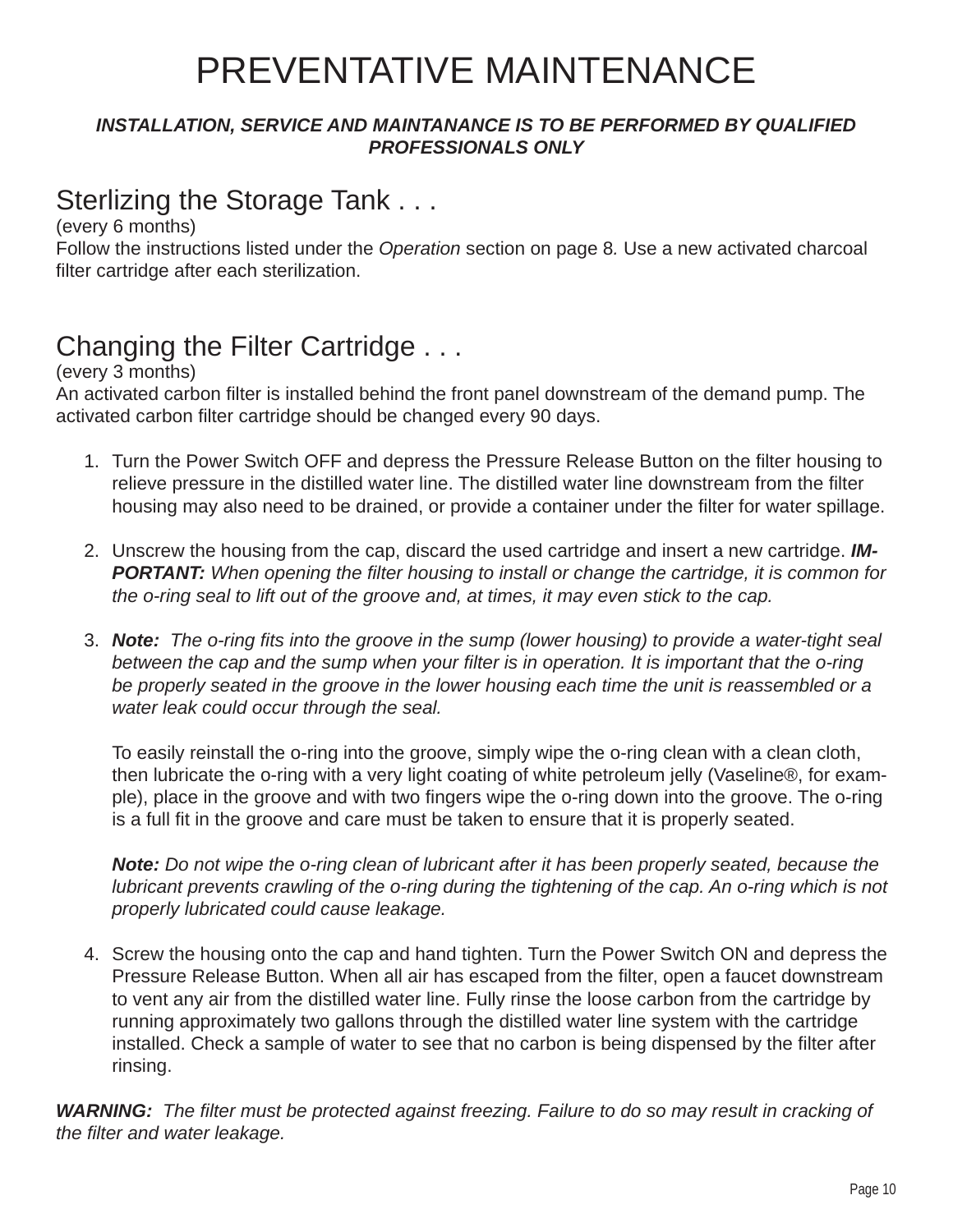# Inspecting and Cleaning the Boiling Tank . . .

(monthly)

Using a flashlight, inspect the boiling tank monthly for any build-up of sediment. If there is any sediment on the heating elements, scaling on the side walls or bottom of the boiling tank, or collection of loose sediment, it is critical the tank be cleaned with Lumen™ cleaner to remove the build-up. See the instructions below.

Also inspect the boiling tank level probe for mineral build-up. The cleaning procedure below should be used to remove the mineral build-up.

Proper cleaning is important. Improper cleaning may shorten the life of the unit and particularly that of the heating elements. Proper cleaning can reduce the concentration of chemicals, pollutants and other materials from building up in the bottom of the boiling tank. The boiling tank in your unit is automatically drained after 8 hours of continuous operation or whenever the machine shuts down or is turned off at the power switch.

Your unit should be cleaned whenever there is a noticeable amount of mineral build-up around the outside of the heating elements. Any loose material is best removed by a wet/dry vacuum cleaner.

For bound-on scale, we suggest that you use a solution of industrial grade cleaner called Lumen, which may be purchased through Pure Water.

Use the following procedures for chemically cleaning the boiling tank:

- 1. Turn the Power Switch OFF to drain the water currently in the boiling tank. The boiling tank may already be empty if the machine is not running.
- 2. After the unit has cooled, remove the boiling tank lid. Turn the Function Switch to the CLEAN position.
- 3. Turn the Power Switch ON.
- 4. Add water to approximately 4" above the bottom of the boiling tank probe by holding the Momentary Water Switch in the MANUAL position.
- 5. Add Lumen following the directions on the package. (The amount of cleaner may need to be increased depending upon the severity of mineral deposits in your boiling tank.) At this point, there are approximately 4-1/2 gallons of water in the boiling tank.
- 6. Mix well.
- 7. Let the solution stand overnight or until the mineral content softens. Repeat if necessary to remove excessive scale build-up.

#### *CAUTION: Under no circumstances should the cleaning solution be heated and run through a steam sterilization or distillation cycle. Make sure the Function Switch is in the CLEAN position.*

- 8. The next morning, turn the Power Switch OFF to drain the boiling tank. After draining, turn the Power Switch back ON. If necessary, to rinse the residue from the tank, use the Momentary Water Switch to manually fill the boiling tank. Turn the Power Switch OFF and the tank will drain. Repeat these steps several times to thoroughly rinse out all residue.
- 9. Replace the boiling tank lid, tighten securely, and turn the Power Switch ON. Turn the Function Switch to DISTILL. The Pure Water C-60/75 distiller is back in operation.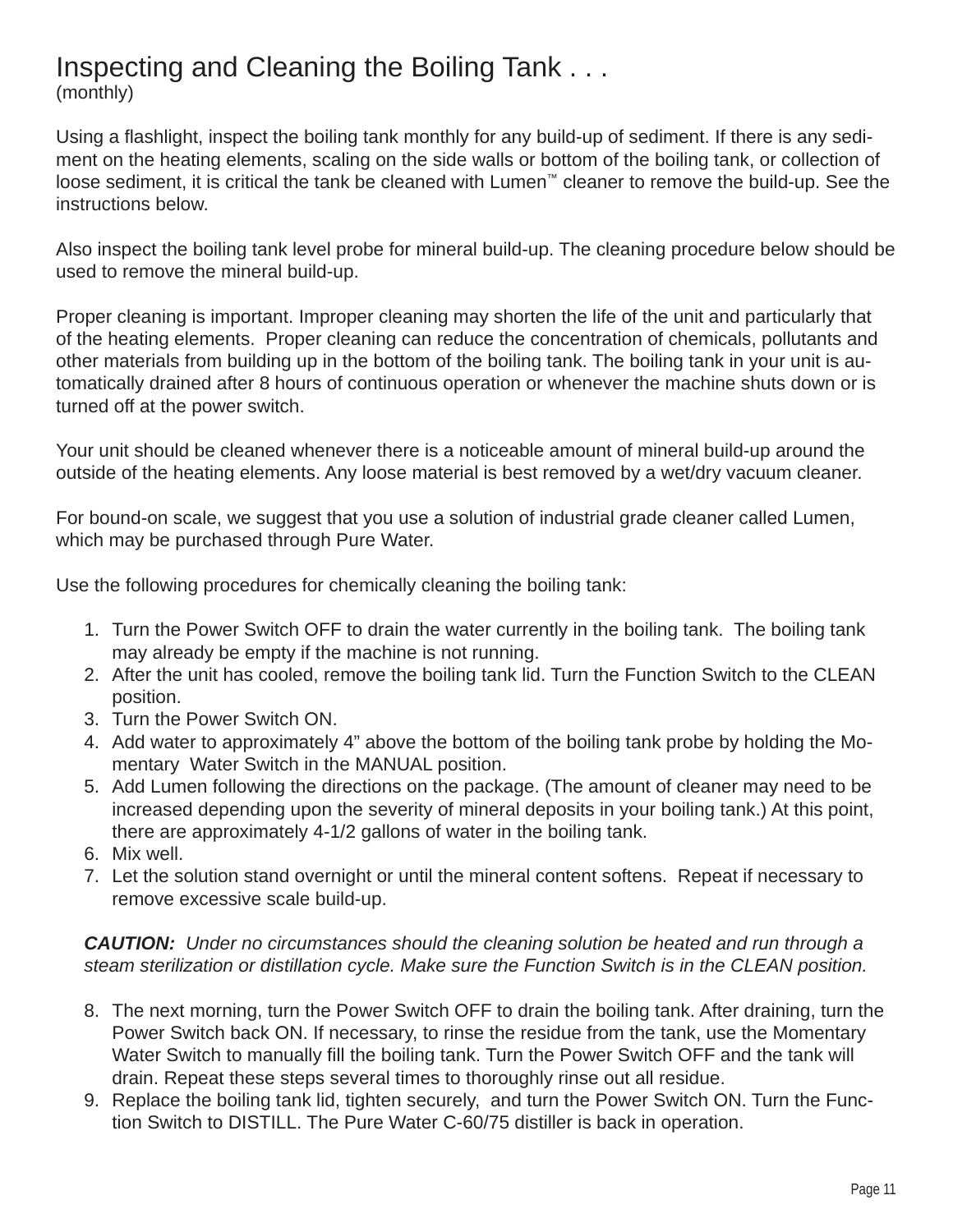### Cleaning the Condenser/Squirrel Cage Blower . . .

#### (Yearly)

It is recommended that at least once a year the condenser be removed and cleaned. While the assembly is removed, the blower motors should be lubricated with 2 drops of light, all-purpose lubricating oil.

To remove the condenser/blower assembly:

- 1. Disconnect the Pure Water C-60/75 from the electrical source.
- 2. Remove the top of the distiller by removing the sheet metal screws. Set the top of the distiller where it won't be damaged.
- 3. The door will need to be supported as the top hinge is on the top panel.
- 4. Remove the boiling tank condenser tubing from the condenser.
- 5. Remove the condenser storage tank tubing from the condenser.
- 6. Remove the four locknuts securing the condenser into the blower assembly and lift out the radiator/condenser. The assembly is now accessible for cleaning. Remove any build-up of dirt and lint from the blower impeller. This can be readily accessed from the top of the machine.

To clean the radiator, either vacuum the dirt from the surface or blow with compressed air.

To install the assembly, reverse the above steps.

## Exterior Panels . . .

Clean the exterior steel panels with stainless steel polish available from your Pure Water dealer. The use of solvents is not recommended as they are likely to remove lettering from decals.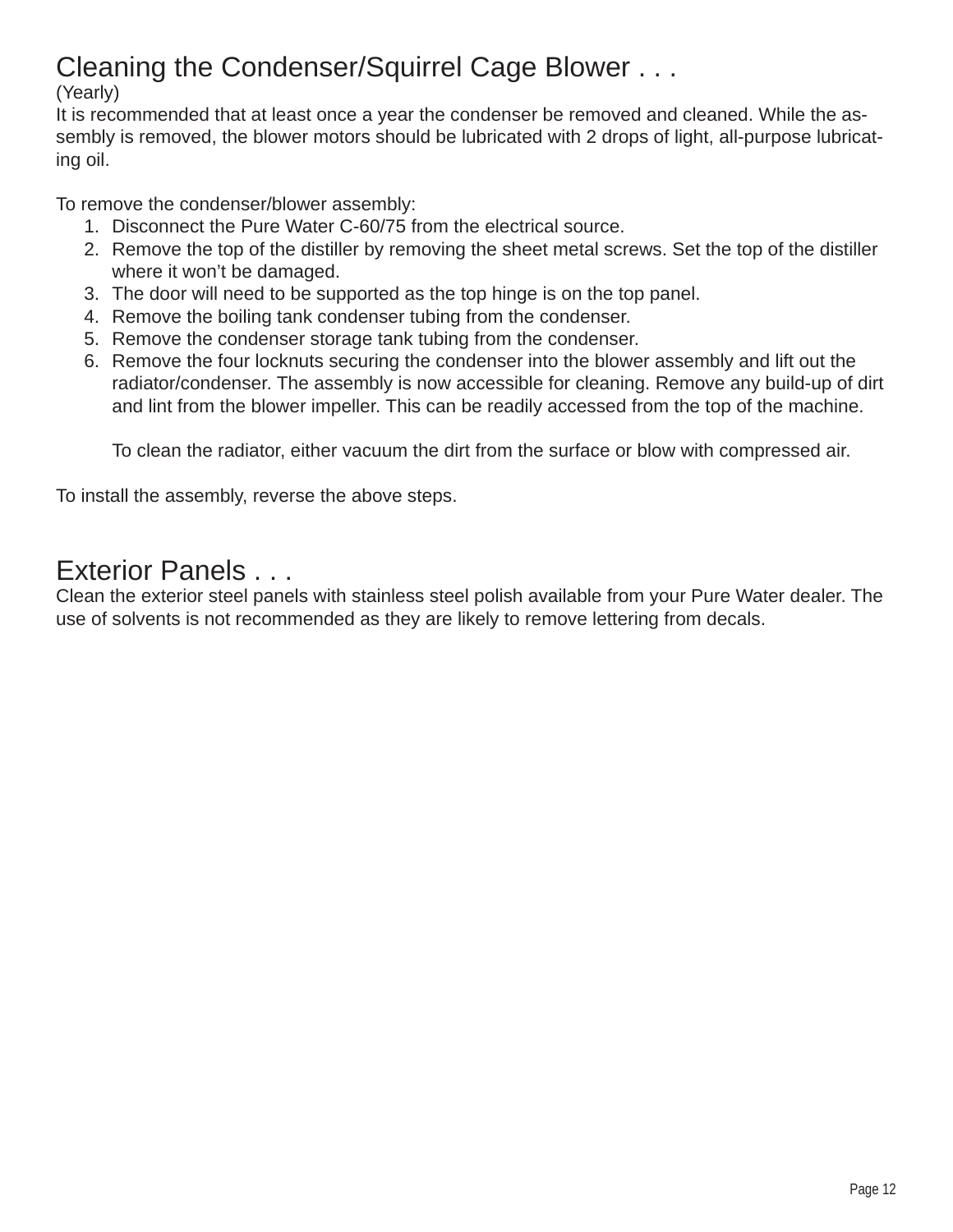### TROUBLESHOOTING *INSTALLATION, SERVICE AND MAINTANANCE IS TO BE PERFORMED BY QUALIFIED PROFESSIONALS ONLY*

This distiller has been thoroughly tested and operated successfully at the plant before being shipped. However, should any problems arise in the operation of your Pure Water C-60/75 distiller, please contact your Dealer. In the event that the distiller does not operate or is not operating properly as described in Figure 5, check the following according to the installation instructions.

- 1. Power Supply
- 2. Water Supply
- 3. Drain System
- 4. Ventilation

*Note: A wiring diagram is shown on the inside door of the Pure Water C-60/75 to assist in electrical troubleshooting.*

## Permissible Light Combinations . . .

|  |  |  |  | PO WE AS AS AND ON BY A NEW<br>indicates light is ON                                                                                                                           |  |  |  |
|--|--|--|--|--------------------------------------------------------------------------------------------------------------------------------------------------------------------------------|--|--|--|
|  |  |  |  | <b>OPERATING STATUS</b>                                                                                                                                                        |  |  |  |
|  |  |  |  | Power to controls and demand pump is turned OFF.                                                                                                                               |  |  |  |
|  |  |  |  | Storage tank is full and the distiller is shut down.                                                                                                                           |  |  |  |
|  |  |  |  | Shut down to drain boiling tank. Will restart within 6 minutes. Or has shut down with full tank. Will restart when level falls<br>below medium.                                |  |  |  |
|  |  |  |  | Shut down to drain boiling tank. Will restart within 6 minutes.                                                                                                                |  |  |  |
|  |  |  |  | Feedwater is being added to the boiling tank. Normally ON for 2 seconds and OFF for 2.5-3 minutes. After boiling tank<br>has been drained, it will be ON for about 50 seconds. |  |  |  |
|  |  |  |  | Distiller is operating. Distilled water may stop for 30 seconds after water fill cycle, and for 15 minutes after each drain                                                    |  |  |  |
|  |  |  |  | <b>MALFUNCTION</b><br>Water in the storage tank has high conductivity. The demand pump will not operate.<br>Shut down and check operation.                                     |  |  |  |
|  |  |  |  | Storage tank has less than 2 gallons left. Demand pump and purity light will not work.                                                                                         |  |  |  |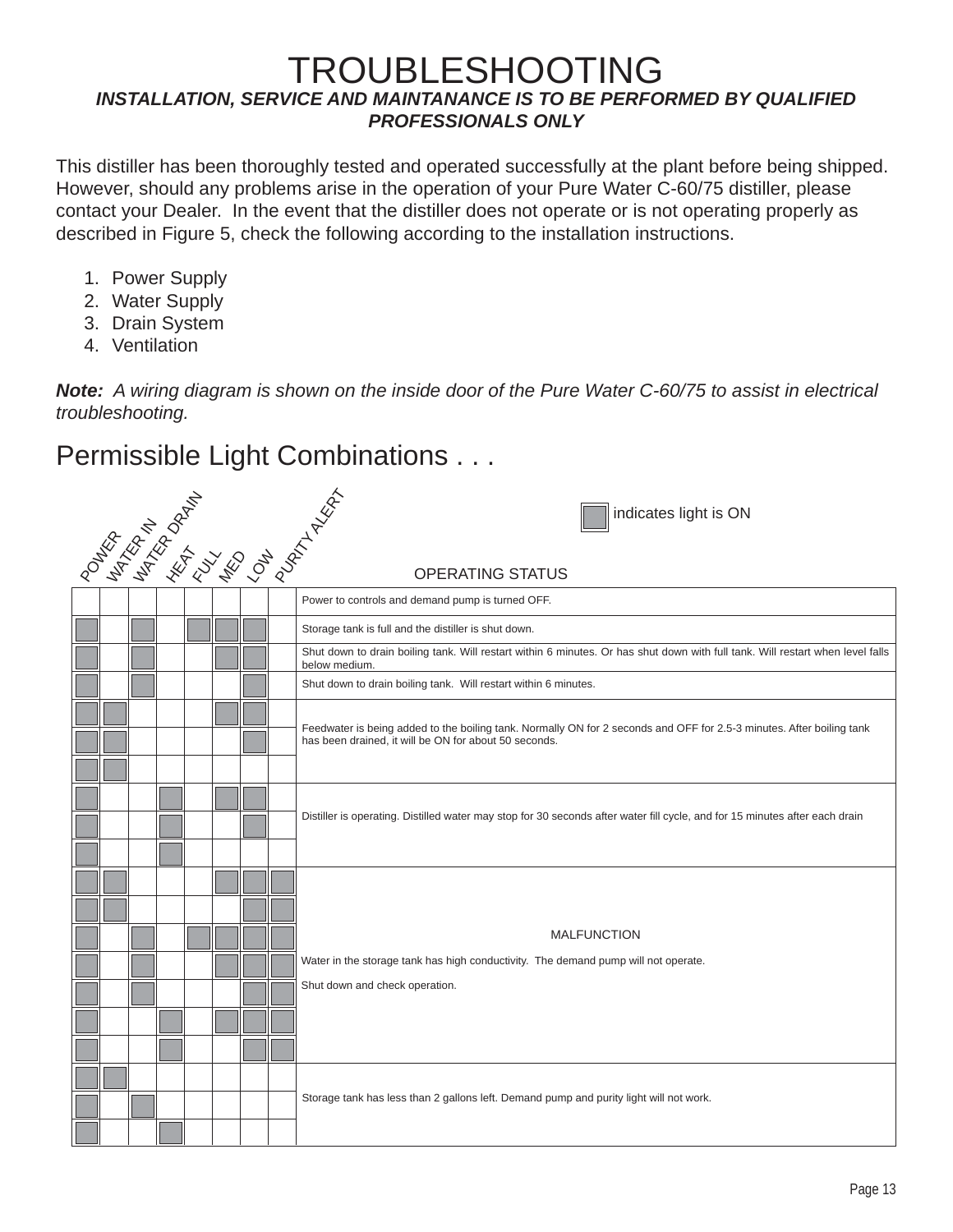# Exploded View

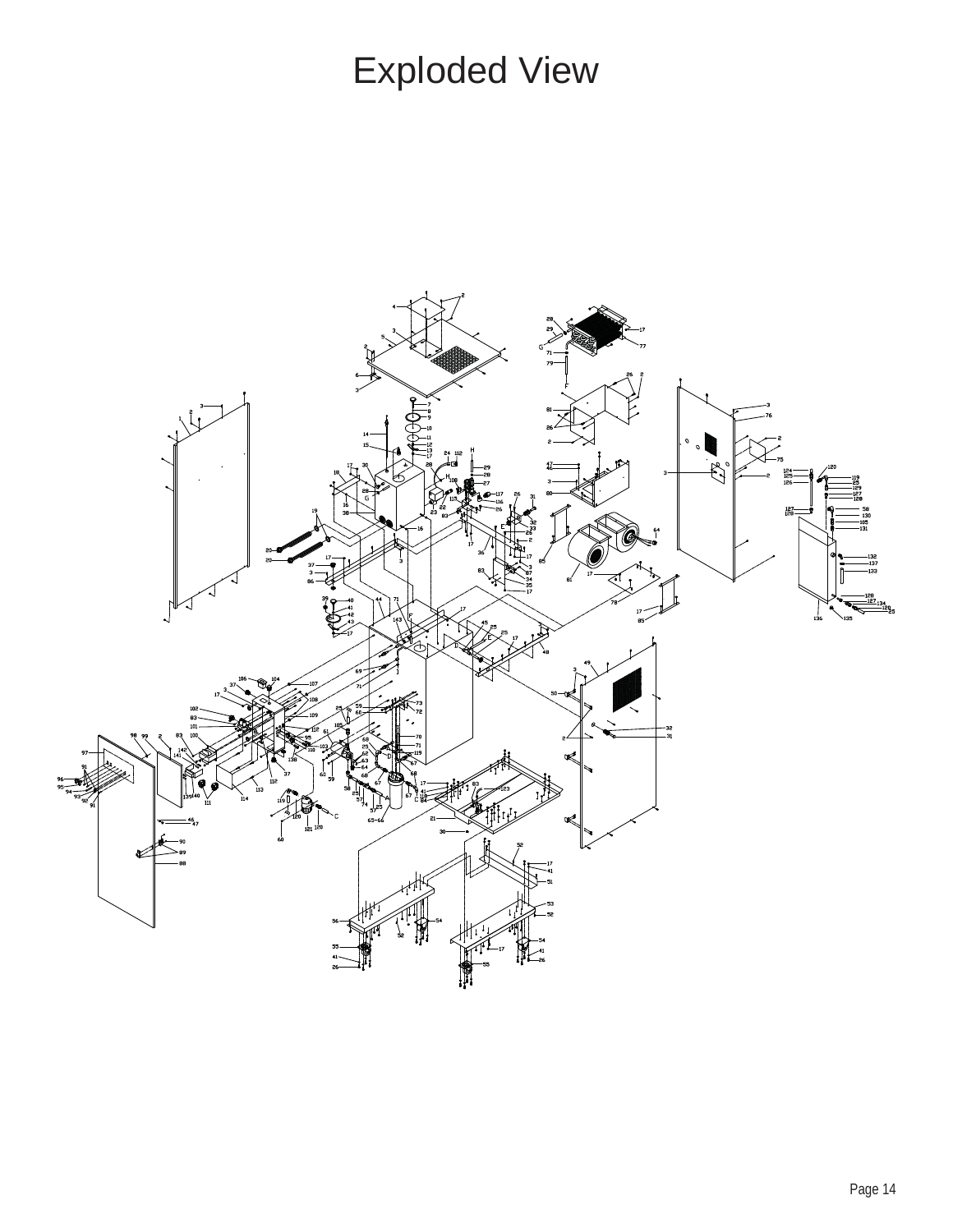# Pure Water C-60/75 Replacement Parts. . .

| Exploded<br>View # | P&S<br>Part#     | <b>Part Description</b>                                    | Exploded<br>View # | P&S<br>Part #     | <b>Part Description</b>                                        |
|--------------------|------------------|------------------------------------------------------------|--------------------|-------------------|----------------------------------------------------------------|
| 1                  | 31057C           | <b>Right Panel</b>                                         | 79                 | 324-0037          | Tubing, Silicone, FG, 7/16"OD x 5/16"ID x 14"Long              |
| $\overline{2}$     | 637              | Screw, Sheet Metal, SS-12 Pack                             | 80                 | 31021             | <b>Plenum Tray</b>                                             |
| 3                  | 638              | Nut-12 Pack                                                | 81                 | 31062             | Plenum, 2 Blower, Tray                                         |
| 4                  | 31030            | <b>Top Access Cover</b>                                    | 82                 | 31503A            | Blower, Studded                                                |
| 5                  | 31029            | <b>Top Panel</b>                                           | 83                 | 9003              | Nut, 8-32, Nylon Lock, SS                                      |
| 6                  | 31571A-02        | Door Hinge Studded                                         | 84                 | 225-0002          | PVC Washer, 5/16"                                              |
| $7 - 13$           | 406              | Lid Knob Complete                                          | 85                 | 31084-01          | <b>Blower Mounting Bracket</b>                                 |
| 14                 | 7235             | <b>Boiling Tank Probe</b>                                  | 86                 | 31015             | Upper Right Panel Mounting Bracket                             |
| 15                 | 9554             | Vacuum Breaker Valve, 1/2"NPT                              | 87<br>88           | 9019<br>31046E-02 | Screw, 8-32 x 5/8", RHMS, SS<br><b>Front Door Panel</b>        |
| 16<br>17           | 9045<br>224-0003 | Nut, 1/4-20, Hex, SS                                       | 89                 | 9651              | Locking Latch                                                  |
| 18                 | 31041            | Nut, 1/4-20, Nylon Lock, SS<br><b>Boiling Tank Bracket</b> | 90                 | 9034              | Screw, 10-24 x 1/4", RHMS, SS                                  |
| 19                 | 52605            | O-Ring, 1"ID x 1-3/8"OD, Silicone                          | 91                 | 7080              | Light, LED, Red                                                |
| 20                 | 9654             | Heating Element, 4000W, 240V                               | 92                 | 7082              | Light, LED, Yellow                                             |
| 21                 | 130-0182         | Drip Pan, Welded                                           | 93                 | 7081              | Light, LED, Green                                              |
| 22                 | 221-0417         | Nipple                                                     | 94                 | 7079              | Light, Red Neon Indicator                                      |
| 23                 | 7247             | Drain Valve, 120V                                          | 95                 | 643               | Switch, Momentary                                              |
| 24                 | 7032             | <b>Terminal Socket</b>                                     | 96                 | 642               | Switch, ON/OFF                                                 |
| 25                 | 9563             | Tubing, Parflex, 1/2"OD                                    | 97                 | 6403T             | Decal, Front Door                                              |
| 26                 | 223-0015         | Screw, Hex, SS                                             | 98                 | 7035B             | Speed Nut, Rectangular                                         |
| 27                 | 31591A           | Water Inlet Solenoid Kit with Fittings                     | 99                 | 31061A            | Circuit Box Lid                                                |
| 28                 | 95400            | Hose Clamp, Size 6, SS                                     | 100                | 9652              | Transforner, 240V to 120V                                      |
| 29                 | 9541             | Silicone Tubing, 5/8"OD x 3/8"ID                           | 101                | 212-0122          | Contactor Relay, 2-Pole                                        |
| 30                 | 9521             | Plug, 1/4"NPT, Hex Head, SS                                | 102                | 9830              | Romex Cable Connector, 3/4"                                    |
| 31                 | 9630             | Speedfit Plug, 1/2"STEM                                    | 103                | 7252              | Circuit Breaker, 3 Amp                                         |
| 32                 | 9611             | Bulkhead Union, 1/2" Speedfit                              | 104                | 229-0158          | Cord Restraint, Black                                          |
| 33                 | 31055A           | <b>Rear Water Outlet Bracket</b>                           | 105                | 95108             | Connector, 1/2"COMP x FPT, Jaco                                |
| 34                 | 7218             | <b>Junction Block</b>                                      | 106                | 219-0227          | Meter, Hour                                                    |
| 35                 | 31012            | <b>Power Terminal Bracket</b>                              | 107                | 8070              | Nylon Spacer                                                   |
| 36                 | 31054            | Upper Rear Panel Mounting Bracket                          | 108                | 9095              | Screw, 8-32 x 1/2", RHMS, SS                                   |
| 37                 | 9822             | Bushed Chase Nipple, 1/2"                                  | 109                | 31516W-02         | Circuit Box Studded                                            |
| 38                 | 31570A-02        | <b>Boiling Tank Studded</b>                                | 110                | 7221              | Switch, Function                                               |
| 39                 | 411A             | Vent Plug                                                  | 111                | 7135              | 15-Circuit Amp Plug, Nylon                                     |
| 40-43              | 31511A           | Storage Tank Lid Assembly                                  | 112<br>113         | 7133              | 3-Circuit Amp Cap, Nylon                                       |
| 44                 | 31582C-02        | Storage Tank, Studded                                      | 114                | 7241<br>9660      | <b>Circuit Board Support</b><br><b>Circuit Board</b>           |
| 45<br>46           | 9619<br>9032     | Union Tee, 1/2" Speedfit<br>Lock Washer, 1/4"              | 115                | 31081             | Solenoid Bracket                                               |
| 47                 | 9045             | Nut, 1/4"-20 SS                                            | 116                | 221-0345          | Elbow, 3/8"NPT M x 3/8"NPT F, Brass                            |
| 48                 | 31053            | Upper Left Panel Mounting Bracket                          | 117                | 221-0346          | Adaptor, 1/2"NPT F x 3/8"NPT M, Brass                          |
| 49                 | 31045W           | Left Panel                                                 | 118                | 6049              | Gasket, Rubber                                                 |
| 50                 | 31007            | Latch Angle Bracket                                        | 119                | 9613              | Elbow, Speedfit, Elbow 1/2"                                    |
| 51                 | 31052C           | Lower Rear Panel Mounting Bracket                          | 120                | 9616              | Connector, Speedfit, 1/2"                                      |
| 52                 | 09054            | Nut, J-Type Speed Clip (Large)                             | 121                | 229-0620          | Accumulator, Tank                                              |
| 53                 | 31051C           | Left Channel                                               | 123                | 32516             | Overflow Shutoff Switch Assembly                               |
| 54                 | 229-0117         | Castor, Rigid, 3'                                          | 124                | 9126              | Air Filter                                                     |
| 55                 | 229-0116         | Castor, Swivel, 3"                                         | 125                | 9542              | Connector, 3/8"COMP x 1/4"FPT                                  |
| 56                 | 31578C-02        | <b>Right Channel Studded</b>                               | 126                | 31129             | Tube, 3/8" SS                                                  |
| 57                 | 9610             | Speedfit Connector, 1/2"T x 3/8"MPT                        | 127                | 9510              | Nut, Compression, SS                                           |
| 58                 | 9583             | Elbow, 1/2"COMP x 1/2"NPT Female, Nylon                    | 128                | 9530              | Ferrule, Comp                                                  |
| 59                 | 9094             | Washer, #10, Flat, SS                                      | 129                | 9632              | Speedfit Connector, 3/8" x 1/2"                                |
| 60                 | 9070             | Nut, 10-24, Nylon Lock, SS                                 | 130                | 9533              | Tubing, 1/2"OD High Temperature                                |
| 61-64              | 31519W           | Pump, 120V, 3 gpm Kit                                      | 131<br>132         | 52423<br>221-0088 | Connector, Brass 1/2" COMP x MPT<br>Elbow, 5/8" BARB x 1/2"MPT |
| 65                 | 9589<br>9578-1   | <b>Filter Cartridge</b><br><b>Deluxe Filter Housing</b>    | 133                | 324-0048          | Tubing, 5/8"ID x 3/4                                           |
| 66<br>67           | 9629             | Speedfit Stem Adaptor, 1/2"STEM x 3/8"MPT                  | 134                | 9549              | Connector, 3/8" COMP x 1/2"MPT                                 |
| 68                 | 9631             | Union Elbow, 1/2" Speedfit                                 | 135                | 221-0204          | Plug, 1/2"MPT                                                  |
| 69                 | 7234             | <b>Storage Tank Probe</b>                                  | 136                | 31985A-01         | Cooling Tank, Welded                                           |
| 70                 | 9527             | Tubing, Nygal, 7/16"OD x 5/16"ID x 38"Long                 | 137                | 229-0114          | Hose Clamp 3/4"                                                |
| 71                 | 9516             | Hose Clamp, Size 4, SS                                     | 138                | 7253              | Circuit Breaker, 2 Amp                                         |
| 72                 | 9008             | Screw, Sheet Metal, #10 x 5/8", SS                         | 139                | 219-0051          | Fuse, Primary, 1.5 Amp                                         |
| 73                 | 532              | Deluxe Filter Mounting Bracket                             | 140                | 219-0049          | Primary Fuse Holder, 2 Fuse                                    |
| 74                 | 221-0362         | Ball Valve, 3/8"FPT                                        | 141                | 219-0050          | Secondary Fuse, 2 Amp                                          |
| 75                 | 31031            | Rear Access Cover                                          | 142                | 229-0076          | Secondary Fuse Holder                                          |
| 76                 | 31056C           | Rear Panel                                                 | NOT SHOWN          | 07-2227           | <b>Boiling Tank Insulations</b>                                |
| 77                 | 31569A-01        | Condenser, Welded                                          |                    |                   |                                                                |
| 78                 | 31073B-02        | <b>Studded Mounting Plate</b>                              |                    |                   |                                                                |
|                    |                  |                                                            |                    |                   |                                                                |
|                    |                  |                                                            |                    |                   |                                                                |
|                    |                  |                                                            |                    |                   |                                                                |